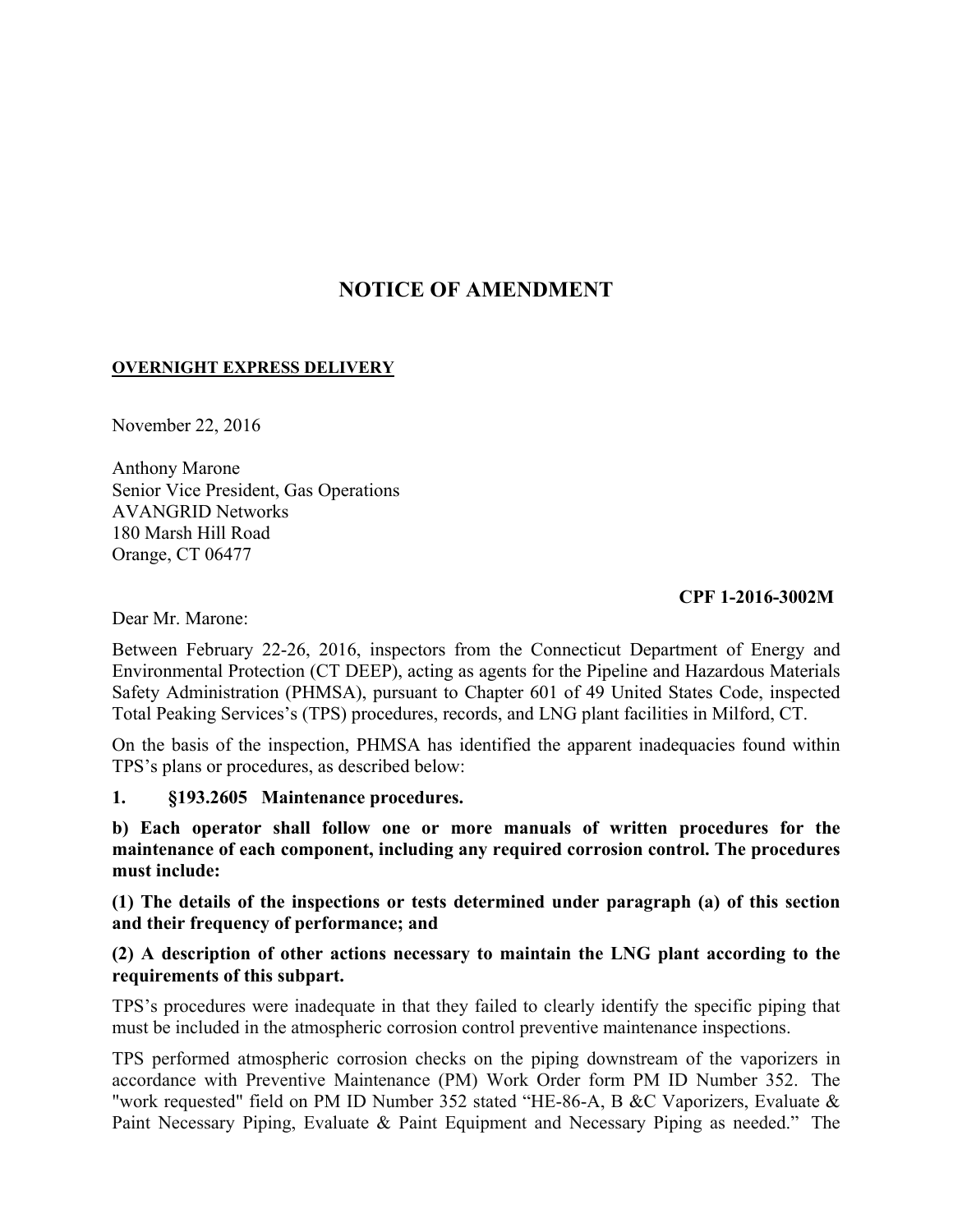phrase "necessary piping" does not provide sufficient guidance on what piping is included in the inspection, such as the piping outside of the vaporizer building**.** 

#### **2. §193.2017 Plans and procedures**

**a) Each operator shall maintain at each LNG plant the plans and procedures required for that plant by this part. The plans and procedures must be available upon request for review and inspection by the Administrator or any State Agency that has submitted a current certification or agreement with respect to the plant under the pipeline safety laws (49 U.S.C. 60101 et seq.). In addition, each change to the plans or procedures must be available at the LNG plant for review and inspection within 20 days after the change is made.** 

TPS procedures for maintaining a system of records as evidence that personnel have undergone and satisfactorily completed the required training programs as per  $\S$ 193.2719(a)(2) were inadequate. §193.2719(a)(2) states that: Each operator shall maintain a system of records which—(2) Provide evidence that personnel have undergone and satisfactorily completed the required training programs.

During the inspection, CT DEEP inspectors reviewed TPS Preventative Maintenance Work Order records for firefighting training and operating manual review. The bottom of each record provided six blank spaces for the following information:

| "Completed By:                           | Completion Date: / / |  |
|------------------------------------------|----------------------|--|
| SIGN OFF: Production / / Maintenance / / |                      |  |
| Signed:                                  |                      |  |

TPS personnel indicated that the work orders for training are generated automatically at the required interval, and that once training is completed, personnel and supervisors sign off on the work order prior to closing it. CT DEEP's review of training work orders identified inconsistencies in how the records labelled PM ID numbers 303 and 464 were completed such as:

- 1. "Completed by" was initialed, printed or signed
- 2. "Signed" was signed, initialed or blank
- 3. "Maintenance" and "Completed Date" were completed or blank

#### In addition,

TPS's procedures did not provide sufficient guidance on items such as:

- 1. Individuals responsible for completing each field on the form
- 2. Entries that must be printed
- 3. Entries that must be signed
- 4. Requirements for stamping and signing as "CLOSED"

#### **3. §193.2017 Plans and procedures**

**a) Each operator shall maintain at each LNG plant the plans and procedures required for that plant by this part. The plans and procedures must be available upon request for review and inspection by the Administrator or any State Agency that has submitted a current certification or agreement with respect to the plant under the pipeline safety laws**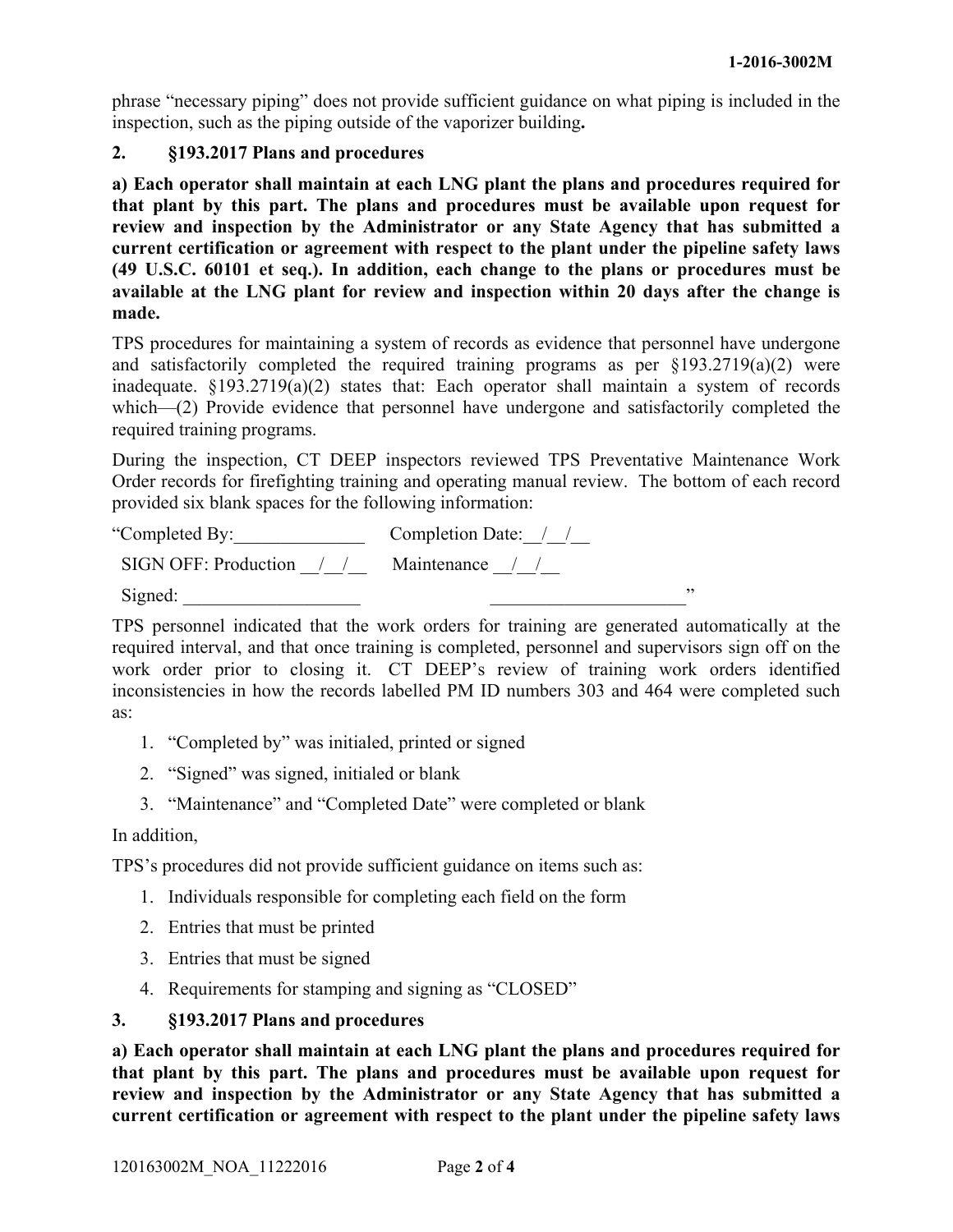**(49 U.S.C. 60101 et seq.). In addition, each change to the plans or procedures must be available at the LNG plant for review and inspection within 20 days after the change is made.** 

TPS's procedures for ensuring that each change to the plans or procedures were available at the LNG plant for review and inspection within 20 days after the change is made were inadequate. Specifically, TPS's procedures did not include details on items such as:

- 1. The process for ensuring that verbal and input from field personnel are taken into consideration
- 2. Documentation of decisions made related to input received field personnel.

# **4. §193.2605 Maintenance procedures.**

**b) Each operator shall follow one or more manuals of written procedures for the maintenance of each component, including any required corrosion control. The procedures must include:** 

**(1) The details of the inspections or tests determined under paragraph (a) of this section and their frequency of performance; and** 

## **(2) A description of other actions necessary to maintain the LNG plant according to the requirements of this subpart.**

TPS's procedures for thermographic inspection of an LNG tank using an infrared (IR) thermometer were inadequate to maintain the LNG plant according to the requirements of this subpart. §193.2623 states that:

"Each LNG storage tank must be inspected or tested to verify that each of the following conditions does not impair the structural integrity or safety of the tank:

(a) Foundation and tank movement during normal operation and after a major meteorological or geophysical disturbance.

(b) Inner tank leakage.

(c) Effectiveness of insulation.

(d) Frost heave"

TPS Work Order form PM ID Number 338 does record temperature readings at designated numbered locations on the LNG tank; however, other factors that could affect the temperature readings, such as the ambient temperature, frost, or cloud cover, are not recorded.

TPS's procedures failed to provide details such as:

- 1. Collection and assessment of specific information that could indicate a potential problem, such as
	- a. Readings that fall outside of a typical range
	- b. The presence of frost
- 2. Conditions under which the inspection must be performed (such as on overcast days to eliminate the heating effects of sunlight).
- 3. Documentation requirements.